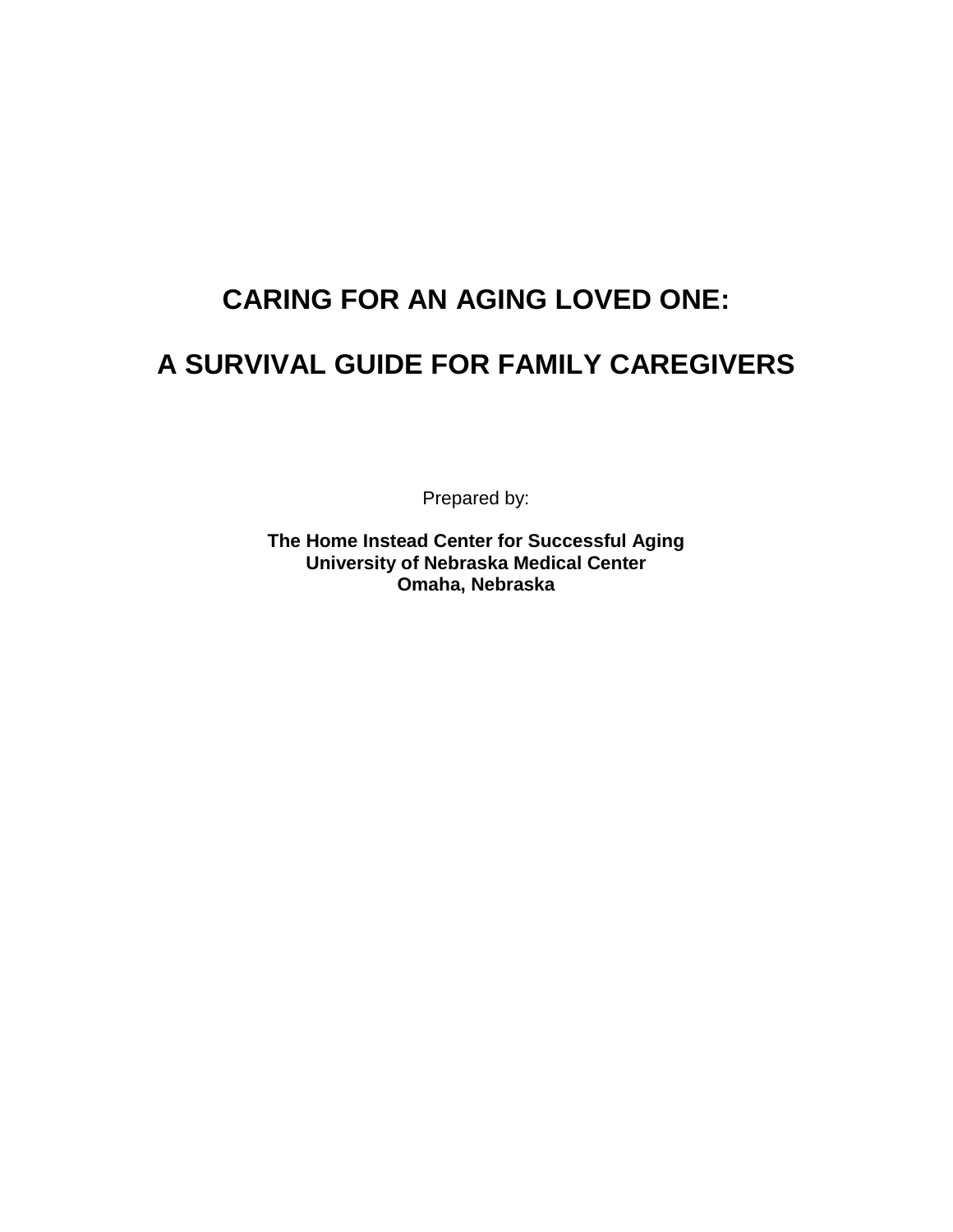# **TIPS FOR SUCCESSFUL CAREGIVING**

# **TAKE STOCK**

As problems arise with your aging loved one's health and function, obtain a professional assessment of problems and needs. A geriatrician, a geriatric assessment program or a geriatric care manager are professionals who can evaluate and recommend solutions.

# **EDUCATE YOURSELF**

Seek information about the following: the normal changes associated with aging, and changes that might indicate a more serious problem. Specific information about any disease or health condition affecting your loved one, and preventive health practices.

# **PLAN FOR THE FUTURE**:

Learn about the range of services in your community that can help provide care in the home, as well as alternative living options. Pre-plan for financial needs (ie. trusts, financial assistance programs). Discuss "end of life" issues with your loved one, and help them execute a will, financial and health care powers of attorney, and a living will.

#### **ENCOURAGE REASONABLE AUTONOMY**:

Respect the need of your loved one to make their own decisions and remain in control of their own lives. Limits are often placed on their autonomy due to illness, disability and inadequate financial resources. However, it is usually possible for them to participate to some degree in the decision-making process.

#### **MAKE SMALL CHANGES**:

Opt for the smallest amount of change possible at each step. Help your aging loved one understand that accepting a specific service or small amount of help now will actually help preserve their overall ability to remain independent.

#### **BE FLEXIBLE**:

Your loved one's condition, and therefore their needs, will change with time. Be prepared to reevaluate their (and your) situation on a regular basis, and to make changes in the care plan as needed. Waiting until a crisis occurs insures that options will be more limited, and that decisions will have to be made in haste.

#### **SHARE THE WORK**:

Don't try to do everything yourself. Share the care responsibility among family, friends, professionals and paid helpers. Knowing your own limits and asking for help is not a sign of weakness, but of strength. It will insure quality of care for your loved one.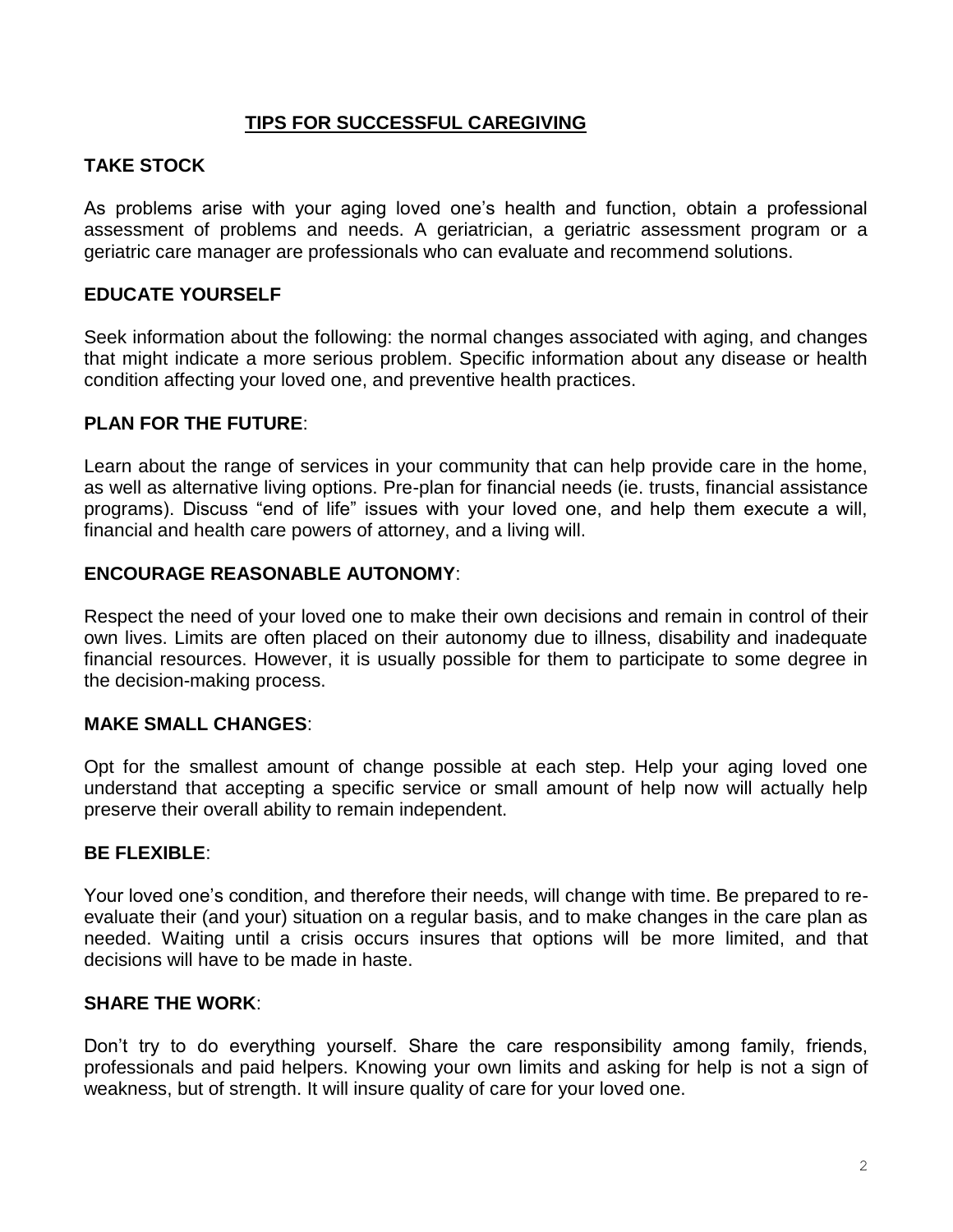## **SET LIMITS**:

You have the right to say "no" to unrealistic demands or requests from anyone, including your loved one. You have the right to make caregiving decisions based upon your own needs as well as those of the person for whom you provide care. Avoid making promises you may not be able to keep, such as promising your loved one that he or she will "never" be placed in a care facility.

# **FOCUS ON WHAT YOU HAVE DONE WELL**:

Often, caregivers focus only on what they haven't done, or on perceived mistakes. Remind yourself of the many things you have done well. Ask yourself: "How have I made a difference for my loved one? What have I done that I feel good about?" There will be times when you wish you had done things differently. You are only human. If you make a mistake, admit it, learn from it, and then go on.

# **TAKE CARE OF YOURSELF**:

Caring for another person is the most difficult and stressful thing one can ever do. The welfare of a dependent loved one is directly linked to the well-being of the care giver. Get adequate nutrition, sleep and health care. Seek regular opportunities for respite and relaxation away from care giving duties. This will allow you to "recharge your batteries" and will prolong your ability to provide care. Seek out a support group or counselor to help you "problem-solve" and to maintain your emotional strength.

#### **SOURCES**:

"Ten Caregiver Tips" by Vicki Schmalz, PhD

"Guideposts for Coping with Aged Parents" by Carter Catlett Williams, MSW., ACSW.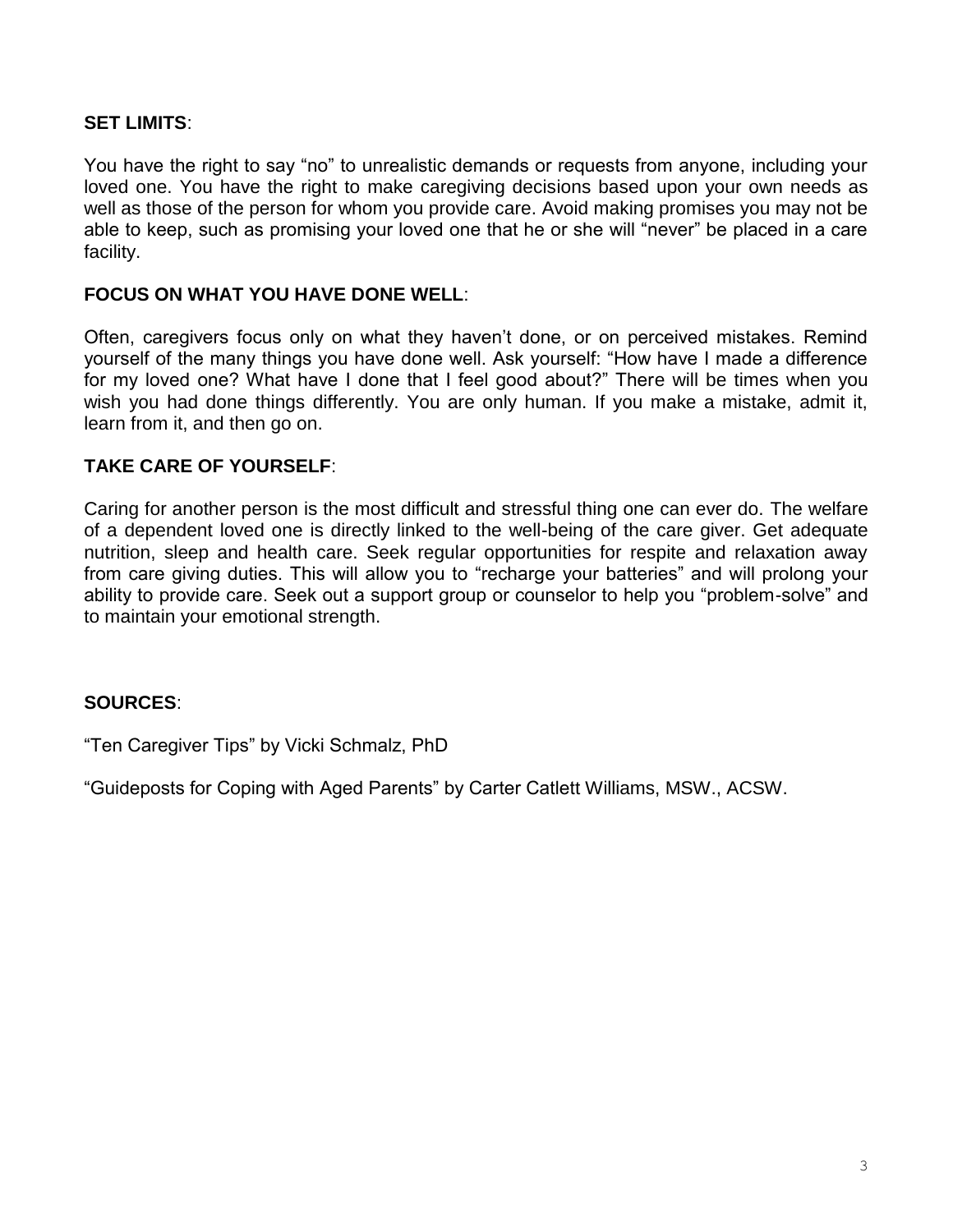# **INTERNET WEBSITES FOR OLDER ADULTS & FAMILY CAREGIVERS**

#### **AGING LIFE CARE ASSOCIATION** [www.aginglifecare.org](http://www.aginglifecare.org/)

Information about professional care management services, and a nationwide directory of professional care managers.

#### **AMERICAN ASSOCIATION OF RETIRED PERSONS** [www.aarp.org](http://www.aarp.org/)

Information/advocacy for older adults and caregivers, and links to state and local chapters**.**

#### **ANSWERS 4 FAMILIES** [www.answers4families.org](http://www.answers4families.org/)

Information about community resources in Nebraska for older adults and family caregivers, educational articles and links to local, state and national web sites.

#### **BENEFITS CHECKUP** [www.benefitscheckup.org](http://www.benefitscheckup.org/)

Provides a questionnaire to complete which will guide the user to a personalized list of financial benefit programs and community resources.

# **CARE PATHWAYS** [www.carepathways.com](http://www.carepathways.com/)

Information on health maintenance and home care for the elderly, as well as other caregiving information. Provides links to local care resources**.**

#### **CAREGIVER ACTION NETWORK** [http://caregiveraction.org](http://caregiveraction.org/)

Information, advocacy, education and support for caregivers.

#### **CAREGIVER SUPPORT SERVICES** [www.seniorcaregiversupport.com](http://www.seniorcaregiversupport.com/)

Website for the Senior Caregiver Support Group in Omaha, NE. Provides information about the group, plus access to local resources.

#### **DEPARTMENT OF VETERANS AFFAIRS** [www.va.gov](http://www.va.gov/)

The official website of the United States Department of Veterans Affairs. Information on eligibility and application for health, disability, pension and death benefits.

#### **ELDER WEB** [www.elderweb.com](http://www.elderweb.com/)

Information and resources for family and professional caregivers.

#### **FAMILY CAREGIVER ALLIANCE** [www.caregiver.org](http://www.caregiver.org/)

Information, support and educational resources for family caregivers.

#### **HEALTHFINDER** [www.healthfinder.gov](http://www.healthfinder.gov/)

The web site for the U.S. Department of Health and Human Services. It provides links to online publications, clearinghouses, databases, web sites, and support and self-help groups, as well as government agencies and not-for-profit organizations that produce reliable health information for the public.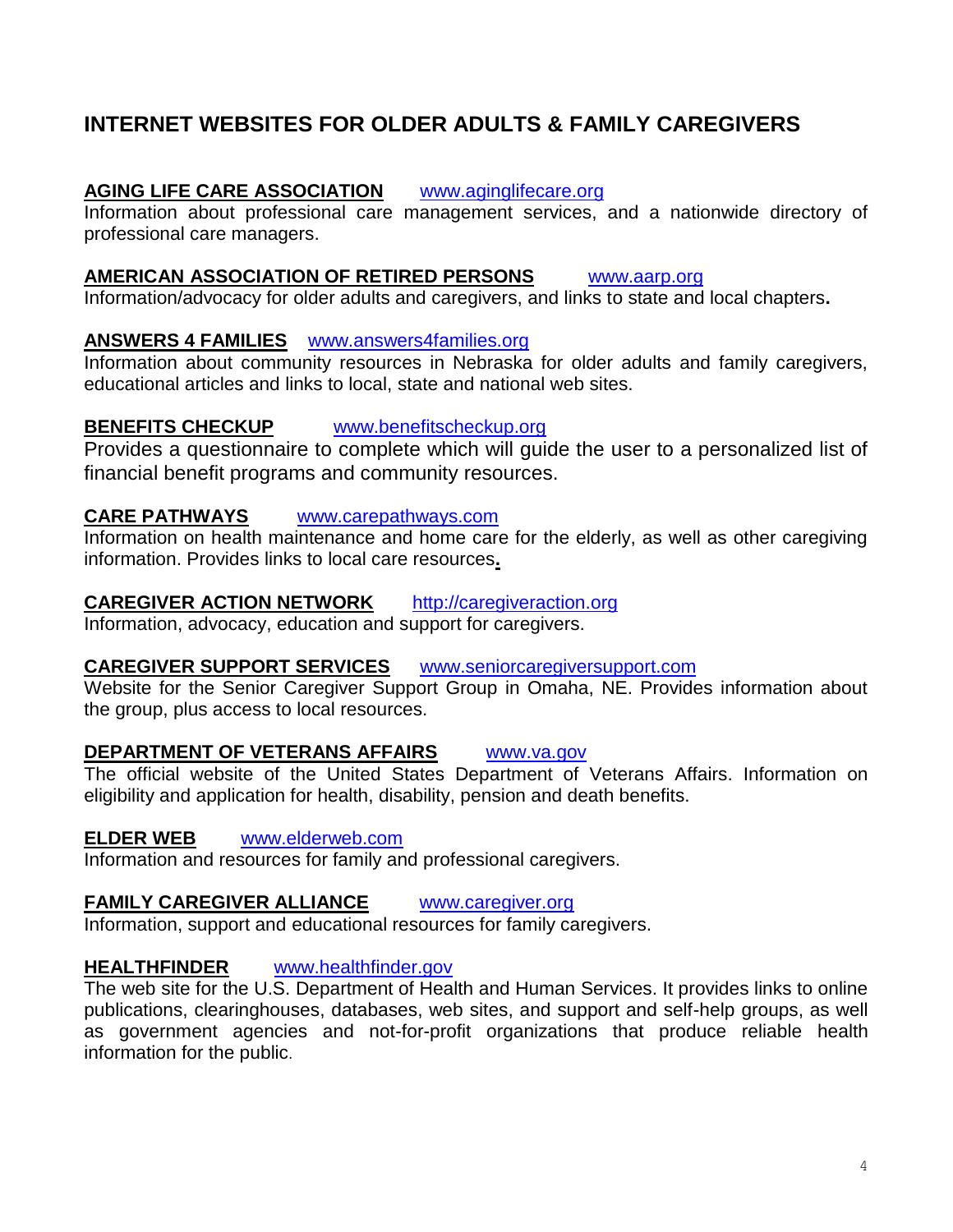#### **MEDICARE** [www.medicare.gov](http://www.medicare.gov/)

The official web site for Medicare. Provides detailed information and permits you to compare Medicare medical and drug plans, and provides access to inspection reports for individual nursing homes.

#### **MEDICARE** [www.medicare.org](http://www.medicare.org/)

A web site not affiliated with Medicare, that provides information about Medicare and other health care insurance options.

#### **NATIONAL ACADEMY OF ELDER LAW ATTORNEYS** [www.naela.org](http://www.naela.org/)

State-by-state directory of attorneys who specialize in elder law issues.

#### **NATIONAL ASSOCIATION OF AREA AGENCIES ON AGING** [www.n4a.org](http://www.n4a.org/)

Links to state and local Area Agencies on Aging. Maintains the National Eldercare Locater call center (800-677-1116) and web site [www.eldercare.org](http://www.eldercare.org/) where caregivers can find care resources around the country.

#### **NATIONAL ALZHEIMER'S ASSOCIATION** [www.alz.org](http://www.alz.org/)

The Alzheimer's Association is dedicated to funding research into the causes, treatments, prevention and cure of Alzheimer's disease and to providing support to persons with the disease, their families and caregivers.

#### **NATIONAL CAREGIVERS LIBRARY** [www.caregiverslibrary.org](http://www.caregiverslibrary.org/)

Information and articles on a wide range of topics of interest to family caregivers.

#### **NATIONAL CENTER ON ELDER ABUSE** [https://ncea.acl.gov](https://ncea.acl.gov/)

Information about, and links to state and local resources for elder abuse.

#### **NATIONAL CONSUMER VOICE FOR QUALITY LONG TERM CARE**

Information and advocacy for nursing home patients and family caregivers [http://theconsumervoice.org](http://theconsumervoice.org/)

# **NATIONAL COUNCIL ON THE AGING** [www.ncoa.org](http://www.ncoa.org/)

Information and publications on community resources and public policy issues.

#### **NATIONAL GUARDIANSHIP ASSOCIATION** [www.guardianship.org](http://www.guardianship.org/)

Provides educational, training, and networking opportunities for guardians and promotes values, ethics and standards of excellence for guardianships.

#### **NATIONAL INSTITUTE ON AGING** [www.nia.nih.gov](http://www.nia.nih.gov/)

Health information, publications and related links for seniors, care givers and professionals.

#### **NEBRASKA DEPARTMENT OF HEALTH & HUMAN SERVICES**

Information about programs and services of DHHS, and links to statewide aging services. [http://dhhs.ne.gov](http://dhhs.ne.gov/)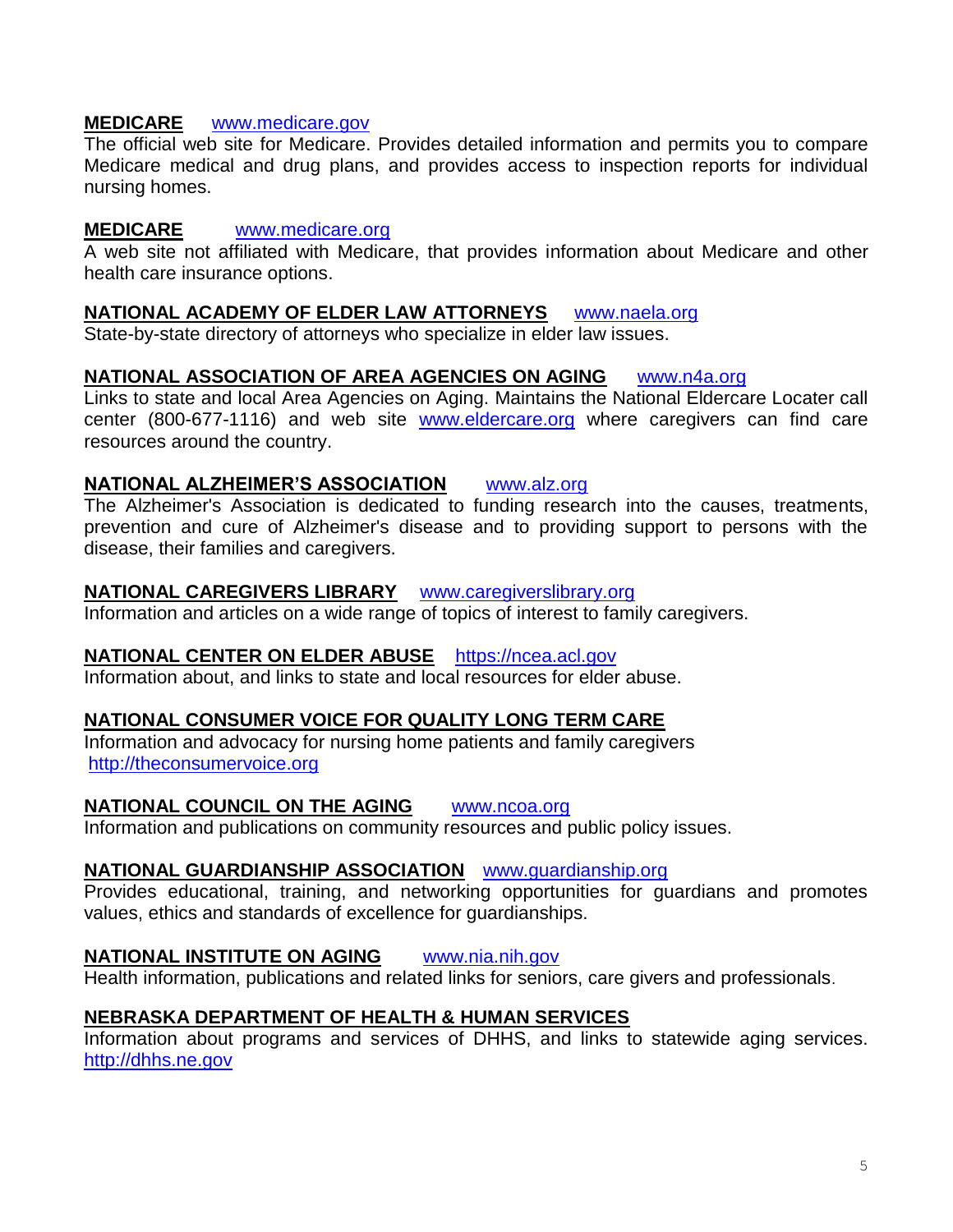**SOCIAL SECURITY ADMINISTRATION** [www.ssa.gov](http://www.ssa.gov/) Official website of the Social Security Administration

# **BOOKS: CARING FOR AGING ADULTS**

Copies of these and other books on caregiving issues are available at public libraries and book stores (books not in stock may be special-ordered). The following internet book sellers will mail books to you or direct you to out-of-print book providers. These web sites offer detailed descriptions of the focus and content of most books. They also sell downloadable e-book versions: [www.amazon.com](http://www.amazon.com/) and [www.bn.com](http://www.bn.com/)

# **ARE YOUR PARENTS ARE DRIVING YOU CRAZY? GETTING TO "YES" WITH COMPETENT AGING PARENTS** Joseph Ilardo. VanderWyk & Burnham Press (2005)

**THE CAREGIVER'S TOOLBOX: CHECKLISTS, FORMS, RESOURCES, MOBILE APPS AND STRAIGHT TALK** Carolyn P. Hartley and Peter Wong. Taylor Trade Publishing (2015)

**CARING FOR ELDERLY PARENTS** Kathy Bishopson. Amazon Digital Services, LLC (2014)

**CARING FOR YOUR AGING PARENTS: AN EMOTIONAL GUIDE TO NURTUING YOUR LOVED ONES WHILE TAKING CARE OF YOURSELF** Raeann Berman & Bernard Schulman, Source Books Inc., (2009)

**CARING FOR YOUR AGING PARENTS: THE CAREGIVER'S HANDBOOK** Chet Cunningham. Wolfpack Publishing Co. (2014)

**CARING FOR YOUR AGING PARENTS: THE COMPLETE FAMILY GUIDE** Hugh Delehanty & Elinor Ginzler. AARP Books, Sterling Publishing Co. (2008)

**CARING FOR YOURSELF WHILE CARING FOR YOUR AGING PARENTS: HOW TO HELP, HOW TO SURVIVE**. Claire Berman. Henry Holt Publishers (2005)

**THE COMPLETE ELDERCARE PLANNER: WHERE TO START, WHICH QUESTIONS TO ASK AND HOW TO FIND HELP** Joy Loverde. Harmony Press (2009)

**CRUISING THROUGH CAREGIVING: REDUCING THE STRESS OF CARING FOR YOUR LOVED ONE** Jennifer L. Fitzpatrick, MSW. Greenleaf Book Group Press (2016)

**THE FAMILY GUIDE TO AGING PARENTS: ANSWERS TO YOUR LEGAL, FINANCIAL AND HEALTHCARE QUESTIONS** Carolyn Rosenblatt. Familius Publishers (2015)

**A GUIDE TO ELDER PLANNING: EVERYTHING YOU NEED TO KNOW TO PROTECT YOUR LOVED ONES AND YOURSELF** Steve Weisman. FT Press (2013)